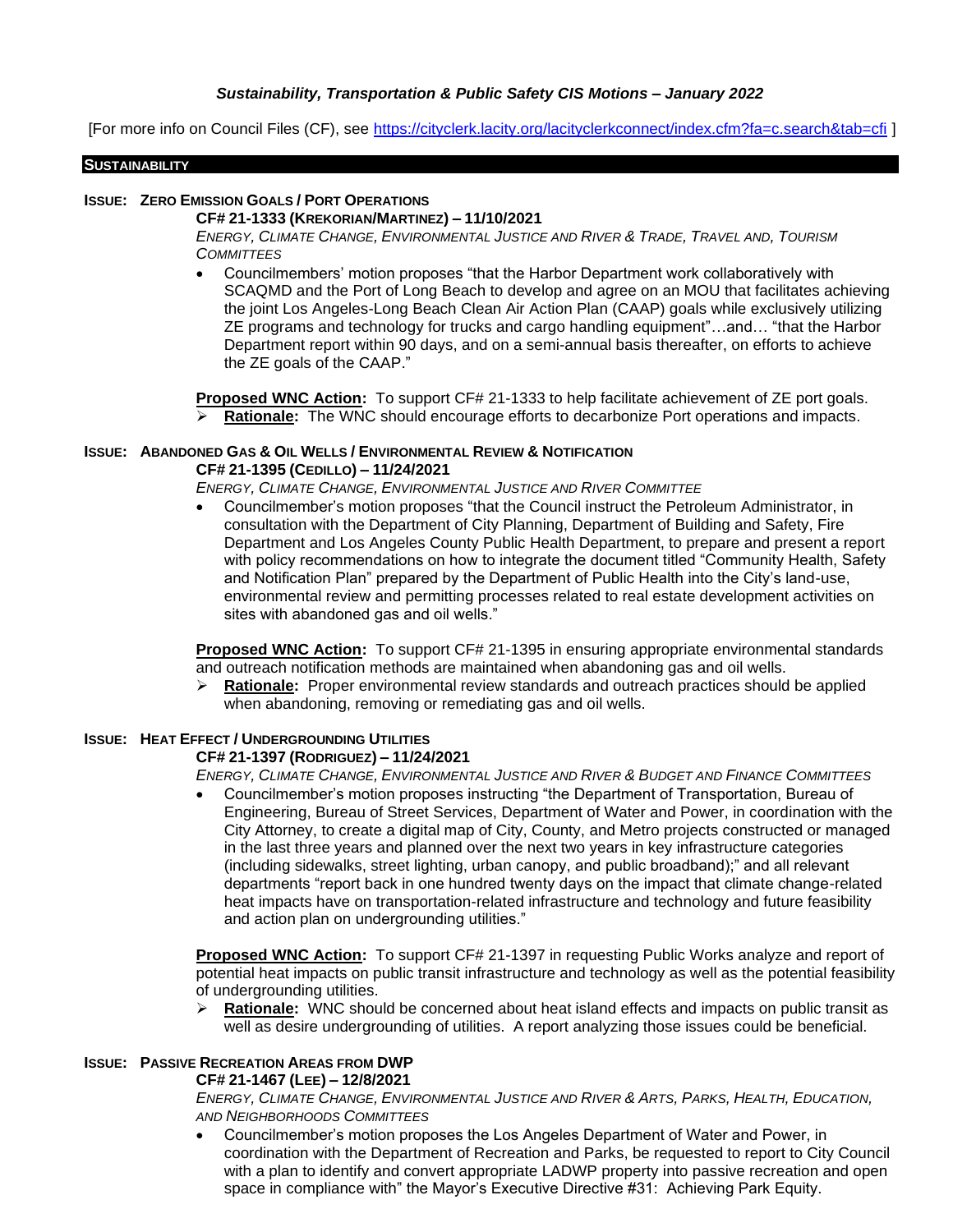**Proposed WNC Action:** To support CF# 21-1467 in ensuring a smoother process for identifying and converting DWP properties into passive recreation areas via a streamlined and cost-effective way.

➢ **Rationale:** There are DWP facilities/properties throughout the Westside which – if closed – could be desired as open space.

## **ISSUE: BUILDING DECARBONIZATION / CEMO**

## **CF# 21-1463 (KORETZ, KREKORIAN, RAMAN) – 12/8/2021**

*ENERGY, CLIMATE CHANGE, ENVIRONMENTAL JUSTICE AND RIVER COMMITTEE*

• Councilmembers' motion proposes to instruct the Los Angeles Climate Emergency Mobilization Office (CEMO), the Department of Building and Safety and the Housing Department to work together and coordinate with other city agencies, stakeholders and community leaders to develop plans for decarbonizing buildings while minimizing negative impacts on vulnerable communities.

**Proposed WNC Action:** To support CF# 21-1463 in requiring the Climate Emergency Mobilization Office and other city entities to conduct public engagement with affected communities when developing building decarbonization programs.

➢ **Rationale:** Some well-meaning policies to combat climate change pollution have left low-income communities with higher energy bills and worse air quality due to a disparity in energy programs.

## **TRANSPORTATION**

## **ISSUE: EV ELECTRICITY TAXING CONSISTENCY / INCENTIVES CF# 21-1342 (KORETZ) – 11/12/2021**

ENERGY, CLIMATE CHANGE, ENVIRONMENTAL JUSTICE AND RIVER & BUDGET AND FINANCE COMMITTEES

• Councilmember's motion instructs/requests "the Office of Finance, with the assistance of the City Administrative Officer, Chief Legislative Analyst and City Attorney as needed, to: (1) report on the feasibility of implementing an ordinance that would codify the sale of electricity by commercial EV charging companies" within a retail sales category of the City Municipal Code; and (2) report on the feasibility of creating an environmental/energy sustainability sub-category in the code that would provide for additional incentives, such as reduced business tax rates for EV charging companies operating in the City.

**Proposed WNC Action:** To support CF# 21-1342 in requesting reports on providing clarity and consistency in municipal taxes regarding electricity sales and incentives for local EV companies. ➢ **Rationale:** WNC should continue to encourage EV-specific policies to facilitate consumer usage.

# **ISSUE: INCREASING PORT EFFICIENCY AND DECREASING PORT POLLUTION**

**CF# 21-1466 (KREKORIAN/MARTINEZ/O'FARRELL) – 12/8/2021**

*TRADE, TRAVEL AND TOURISM COMMITTEE*

• Councilmembers' motion proposes to "direct the Port of Los Angeles to immediately develop and implement new protocols to mitigate the impacts of the backlog and reduce pollution at the Port," including: (1) Facilitating greater operational efficiency by reducing turn times of ships and trucks and equipment use; (2) Promote on dock rail; (3) Vessel speed reduction; (4) Expedite the introduction of zero emissions equipment; (5) Collaborate with the Pacific Maritime Association, Pacific Merchant Shipping Association, Maritime Exchange of Southern California, and member companies to support and refine the new queuing process for container vessels; (6) Collaborate with local trucking associations to improve unloading and movement to finals destinations.

**Proposed WNC Action:** To support CF# 21-1466 in helping resolve Port backlog and pollution. Rationale: The WNC should encourage efficient and clean ways to solve the backlog at the Port.

#### **ELECTIONS**

# **ISSUE: INDEPENDENT REDISTRICTING COMMISSION / BALLOT MEASURE**

**CF# 21-1472 (KREKORIAN/RORAMAN) – 12/8/2021**

*RULES, ELECTIONS, INTERGOVERNMENTAL RELATIONS COMMITTEE*

• Councilmembers' motion proposes the Chief Legislative Analyst, with assistance from the City Attorney and other City departments, as needed, to report within 90 days with options for a ballot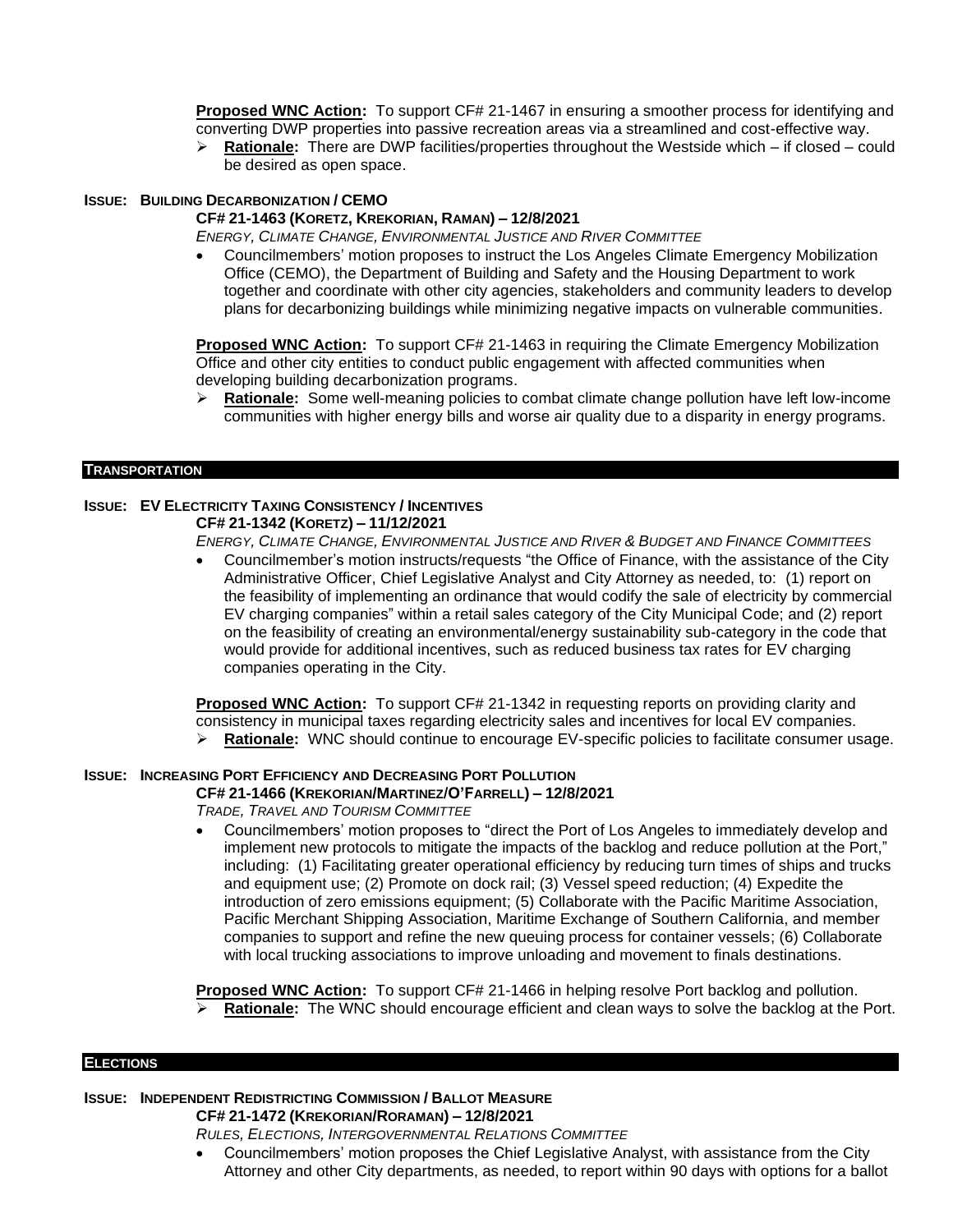measure for the November 2022 ballot to amend the City Charter to create an Independent Redistricting Commission for the City of Los Angeles

**Proposed WNC Action:** To support CF# 21-1472 in advancing the process for the City to adopt an independent redistricting commission.

➢ **Rationale:** The WNC previously passed a resolution urging the City Council to take such action.

# **ISSUE: STATE BALLOT MEASURES / VOTER INFORMATION**

**CF# 21-0002-S198 (BONIN) – 12/8/2021**

*RULES, ELECTIONS, INTERGOVERNMENTAL RELATIONS COMMITTEE*

• Councilmember's motion proposes that the City Council "includes in its 2021-2022 State Legislative Program SUPPORT for SB 90 (Stern) and AB 1416 (Santiago), also known as the Ballot DISCLOSE ACT, which would add additional characters to list the supporters and opponents from the official arguments for and against each state ballot measure in the voter information guide to the ballot label."

**Proposed WNC Action:** To support CF# 21-0002-S198 and the goal of greater transparency regarding the proponents and opponents of statewide ballot measures.

➢ **Rationale:** The WNC should support greater transparency in election information and processes.

## **PUBLIC SAFETY**

# **ISSUE: BROKEN SIDEWALKS / IMPROVED REPAIR PROCESS**

**CF# 21-1367 (CONTROLLER) – 11/17/2021**

*PUBLIC WORKS & PERSONNEL, AUDITS, AND ANIMAL WELFARE COMMITTEES*

• The report from the Controller urges "the City Council to adopt the following recommendations: (1) Amend Los Angeles Municipal Code 62.104, which governs sidewalk repairs, to include new sidewalk inspection criteria that identifies significant defects in need of repair, instead of assessing entire parcels for compliance with accessibility standards; (2) Modify the prioritization system so that sidewalks other than those next to City facilities can also be considered for repair by the sidewalk repair program; (3) Exercise discretion so that more sidewalk repairs can move forward, while minimizing the need for extensive pre-construction processes; (4) Expand StreetsLA's capacity to provide quicker short-term responses to sidewalk problems reported by the public; (5) Implement long-term solutions to sidewalk repair in concert with the Willits-focused sidewalk repair program; (6) Invest in a citywide condition assessment of all sidewalks and curb ramps to identify locations that need urgent fixes and help the City meet its ADA obligations; and (7) Pursue additional funding opportunities to address the mounting backlog of sidewalk requests.

**Proposed WNC Action:** To support CF# 21-1367 in advancing a better sidewalk repair strategy. ➢ **Rationale:** The WNC should encourage an improved process for addressing broken sidewalks.

# **ISSUE: CITY MEDIANS / SUSTAINABLE COMPONENTS**

# **CF# 21-1386 (BLUMENFIELD) – 11/23/2021**

*PUBLIC WORKS COMMITTEE*

• Councilmember's motion proposes "that the Bureau of Street Services be instructed to report on the City's inventory of medians and median condition, the additional resources that would be needed to make necessary repairs and improvements to and to adequately maintain improved medians, and on the Bureau's plans and needed resources to design, install, and maintain improvements for unimproved medians throughout the City, incorporating environmentally sustainable components."

**Proposed WNC Action:** To support CF# 21-1386 in advancing a sustainable median strategy. Rationale: The WNC should encourage a process for advancing sustainable city medians.

# **ISSUE: CITY MEDIANS / REPAIRS AND IMPROVEMENTS**

# **CF# 21-1469 (BLUMENFIELD/BONIN/RAMAN) – 12/8/2021**

*PUBLIC WORKS & PERSONNEL, AUDITS AND ANIMAL WELFARE COMMITTEES*

• Councilmember's motion proposes that (1) "the City Council instruct the Bureau of Engineering, with the assistance of the Bureau of Street Services, the Department of Transportation, the Department on Disability, and other relevant departments, to report back within 60 days with recommendations for improvements or changes to the City's sidewalk programs;" (2) "the City